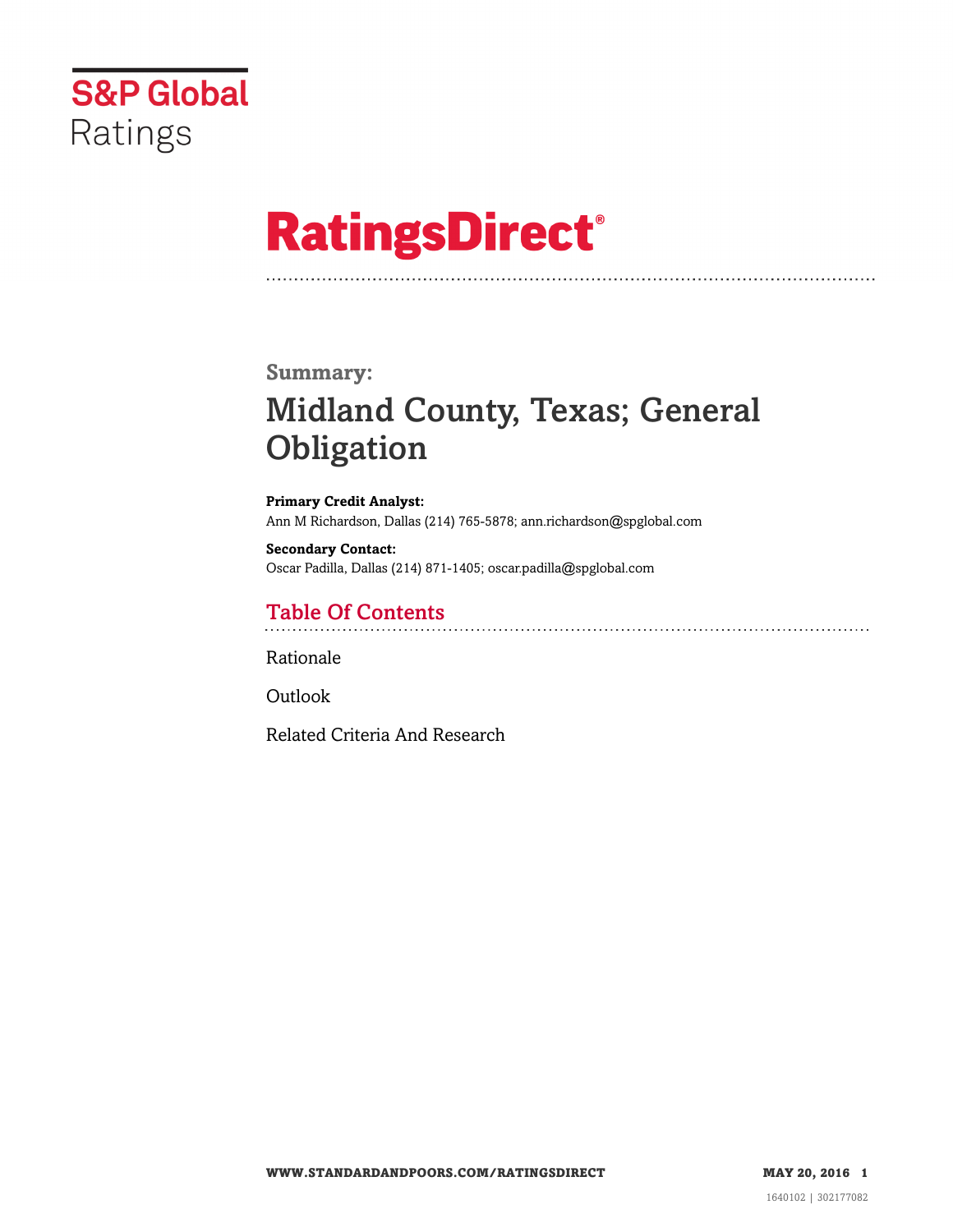# **Summary:** Midland County, Texas; General Obligation

| Credit Profile                                                     |            |          |
|--------------------------------------------------------------------|------------|----------|
| US\$15.875 mil GO rfdg bnds ser 2016 dtd 05/15/2016 due 02/15/2029 |            |          |
| Long Term Rating                                                   | AA+/Stable | New      |
| Midland Cnty GO                                                    |            |          |
| Long Term Rating                                                   | AA+/Stable | Affirmed |

# <span id="page-1-0"></span>Rationale

S&P Global Ratings assigned its 'AA+' rating and stable outlook to Midland County, Texas' series 2016 general obligation (GO) refunding bonds. At the same time, Standard & Poor's affirmed its 'AA+' rating on the county's GO bonds outstanding. The outlook is stable.

The bonds are payable from an ad valorem tax levied on all taxable property within the county, within the limits prescribed by law. The maximum allowable rate in Texas is 80 cents per \$100 of assessed value (AV) for all purposes, with the portion dedicated to debt service limited to 40 cents. The county's levy is well below the maximum, at 14.08 cents, 0.08 cents of which is dedicated to debt service. Despite the limitations imposed by the state levy limit law, we did not make a rating distinction for the limited-tax GO pledge given the county's flexibility under the levy limit. We understand that proceeds from the sale of the bonds will be used to refund a portion of the county's debt outstanding for interest rate savings.

The rating reflects our assessment of the following factors for the county:

- Strong economy, with projected per capita effective buying income at 124% of the national level and market value per capita of \$162,643;
- Adequate management, with "standard" financial policies and practices under our financial management assessment (FMA) methodology;
- Adequate budgetary performance, with operating results that we expect could deteriorate in the near term relative to fiscal 2014, which closed with operating surpluses in the general fund and at the total governmental fund level;
- Very strong budgetary flexibility, with an available fund balance in fiscal 2014 of 95% of operating expenditures;
- Very strong liquidity, with total government available cash at 74.5% of total governmental fund expenditures and 24.2x governmental debt service, and access to external liquidity we consider strong;
- Very strong debt and contingent liability position, with debt service carrying charges at 3.1% of expenditures and net direct debt that is 21.6% of total governmental fund revenue, as well as low overall net debt at less than 3.0% of market value and rapid amortization, with 73.5% of debt scheduled to be retired in 10 years; and
- Strong institutional framework score.

#### Strong economy

We consider Midland County's economy strong. The county has an estimated population of 136,872. The county has a projected per capita effective buying income of 124% of the national level and per capita market value of \$162,643.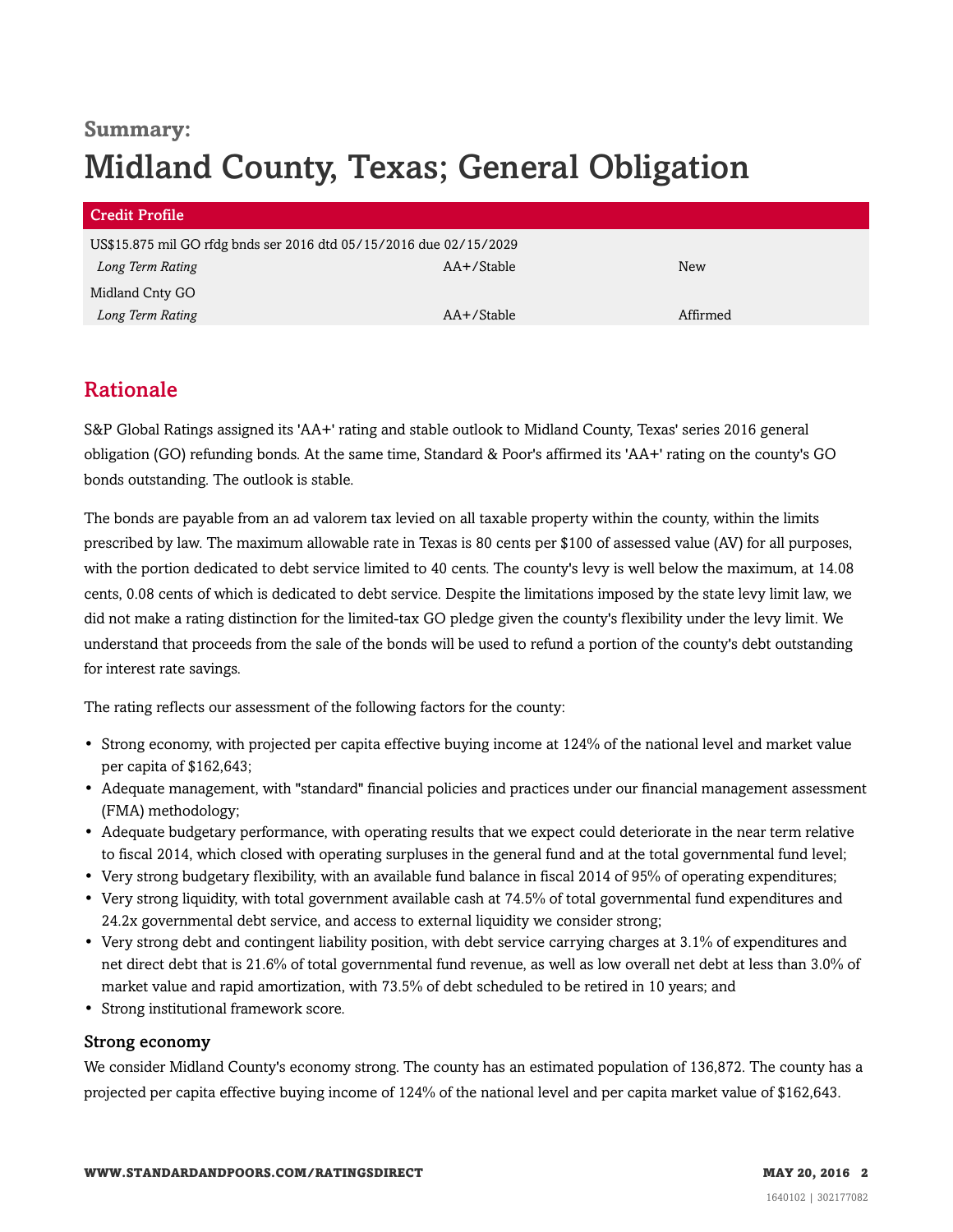Overall, the county's market value grew by 4.8% over the past year to \$22.3 billion in 2016. The county unemployment rate was 3.5% in 2015.

Midland County is a petrochemical-rich area that also serves as a major economic contributor to the western portion of the state. Primarily due to growth in mineral values, market value has increased by more than 70% since fiscal 2012. Despite the recent declines in oil and gas prices, market value showed gains in fiscal 2016 from the previous year. We believe the result was primarily due to increases in residential and commercial property. Preliminary values for fiscal 2017 suggest market value may fall by less than 1%, but will remain stable at about \$22.3 billion. We believe the established mineral production within the Permian Basin in conjunction with the city of Midland and Midland County being a center for technology within the oil and gas sector as reasons why the county's market value will not be significantly impacted by falling oil prices over the next two years.

This mineral-related boom, however, did lead to sizable job growth and commercial/retail/residential development over the past five years. Now that fewer oil rigs are in production, much of the county's hourly labor force has moved out of the county. As a result, Midlandounty's population is estimated to have declined by about 12% in 2016 from 2015. Despite the decline in population, we do not view this as a negative credit factor as much of the hourly population was transient and the county's overall economic indicators have not shown signs of deterioration despite the loss in population. Our view of the county's economy did in fact improve as a result of countywide employment sector opportunities showing some diversification, which is likely due to the loss of hourly wage earners in the natural resources industry. Should those hourly workers return, and county's employment base become more concentrated, our view of the economy could weaken.

#### Adequate management

We view the county's management as adequate, with "standard" financial policies and practices under our financial management assessment methodology, indicating the finance department maintains adequate policies in some but not all key areas.

Officials routinely monitor the budget through budget-to-actual reports, and have the flexibility to make adjustments as they deem necessary. The county's use of extensive planning and analysis to devise revenue and expenditure assumptions is based on historical trend analysis and frequent conversations with the local tax assessor. The county has a goal to maintain six months' worth of operating expenditures in its general fund balance. It also maintains a formal investment policy that it reviews annually. Management reports its investment holdings quarterly to the governing body. The county lacks formalized policies in some areas, including long-term financial and capital plans and debt management.

#### Adequate budgetary performance

Midland County's budgetary performance is adequate in our opinion. The county had operating surpluses of 17% of expenditures in the general fund and of 9% across all governmental funds in fiscal 2014. Our assessment accounts for the fact that we expect budgetary results could deteriorate somewhat from 2014 results in the near term.

We adjusted for one-time capital projects and recurring general fund transfers funded through surplus funds. We recognize that given some of the revenue volatility the county has experienced in recent years, the county has been able to fund several large capital projects through an accumulation of years of general fund surpluses. As a result, we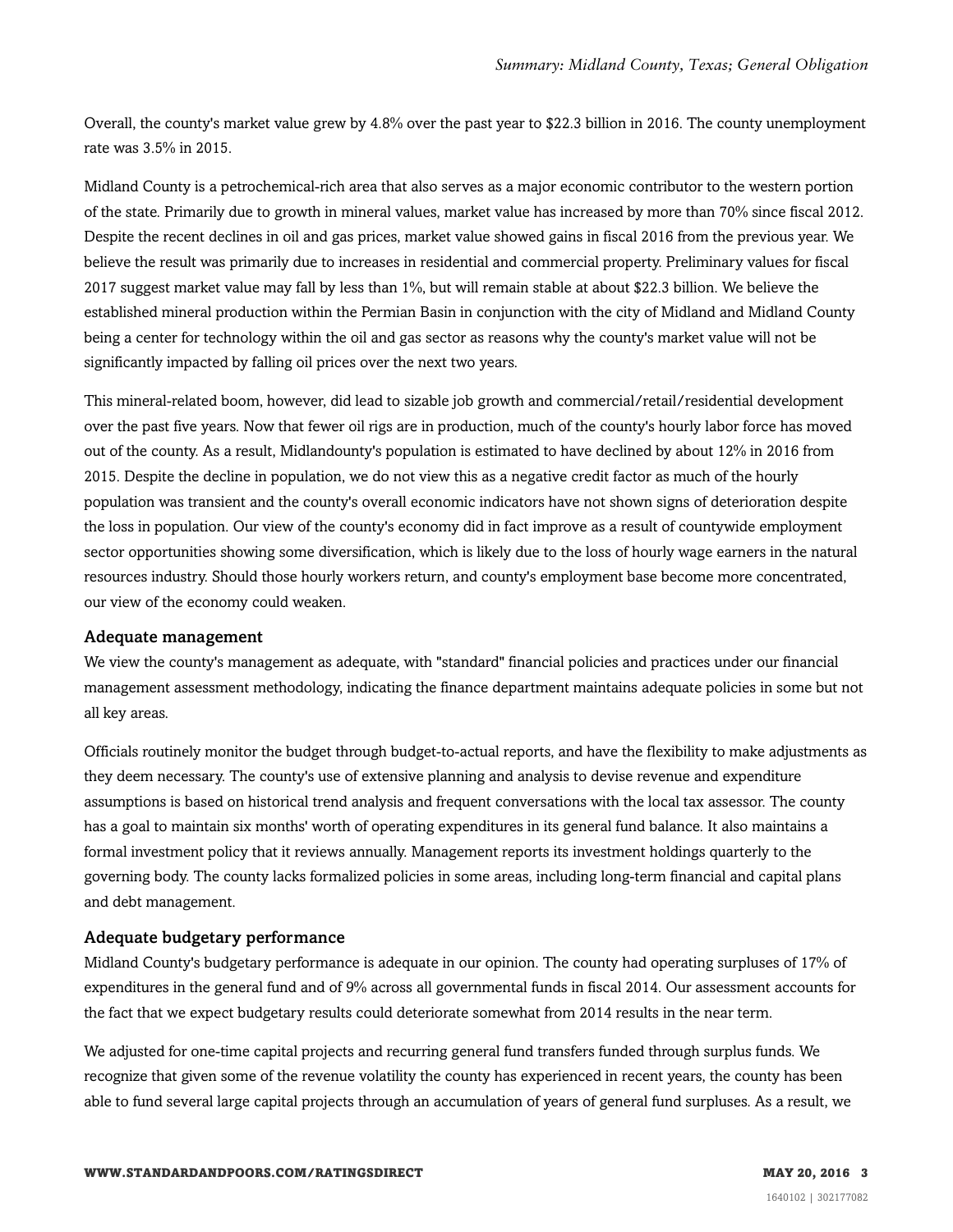used the county's historical five-year average of capital outlay costs through unaudited 2015 to smooth data and make adjustments. Using a similar approach on unaudited data for fiscal 2015, we believe the county will once again experience a significant general fund net operating surplus in excess of 10% and more than 5% across all governmental funds. The budget for fiscal 2016 reflects about a \$12 million deficit due to planned capital spending. Although we would likely adjust for capital spending in fiscal 2016, we believe that the large general fund surpluses in excess of 5% will not be achieved in fiscal 2016 given the volatile economy and loss of tax base. As a result, we believe the county should end with at least balanced operating results in fiscal 2016.

In addition, we believe that Midland County is prone to performance volatility due to cyclical revenues. General fund revenues increased by nearly 40% from fiscal 2010-2014, or to about \$81.2 million from \$49.0 million. The county's general fund revenues did show a slight decline, based on unaudited data, in 2015 from 2014. Although the decline was only about 1.5%, sales tax alone has accounted for more than 50% of general fund revenue over the past three years. Budgeted sales tax for fiscal 2016 is about \$11 million less than unaudited sales tax collections in 2015. Consequently, we view Midland County's revenue to be volatile, and could cause some budgetary pressure in the future.

#### Very strong budgetary flexibility

Midland County's budgetary flexibility is very strong, in our view, with a high available fund balance in fiscal 2014 of 95% of operating expenditures, or \$65.0 million. We expect the available fund balance to remain above 75% of expenditures for the current and next fiscal years, which we view as a positive credit factor.

The county's available fund balance has been maintained at levels above 75% of operating expenditures over the past three audited years, and we anticipate it will again in fiscal 2015. Based on the draft audit for fiscal 2015, we believe the county will increase its available fund balance to about \$68.3 million, or about 99.8% of adjusted operating expenditures. The budget for fiscal 2016 does reflect about a \$12 million drawdown from fund balance due to nonrecurring capital projects, which could weaken reserves to about 75% of expenditures. Management has, however, proven its ability to exceed budgeted expectations, even before the recent mineral boom. Furthermore, we note that management is in the process of crafting its fiscal 2017 budget, and has no plans to further reduce the fund balance through capital spending. Management may in fact look to reduce some operating costs to offset projected revenue declines. As a result, we do not anticipate Midland County's budgetary flexibility to weaken nor do we believe reserves will fall below 75% of expenditures within the next two years.

#### Very strong liquidity

In our opinion, Midland County's liquidity is very strong, with total government available cash at 74.5% of total governmental fund expenditures and 24.2x governmental debt service in 2014. In our view, the county has strong access to external liquidity if necessary.

We adjusted cash to account for certificates of deposit and investments with a weighted average-maturity of less than one year. This strong access to external liquidity is demonstrated by the county's access to the market in the past two decades. Midland County has issued primarily GO-backed bonds over the past 20 years. It has historically had what we consider very strong cash balances and, we do not believe its liquidity position will materially worsen over the next two years despite a planned capital spenddown in fiscal 2016. Currently, all of Midland County's investments comply with Texas statutes and the county's internal investment policy. At year-end fiscal 2014, the majority of the county's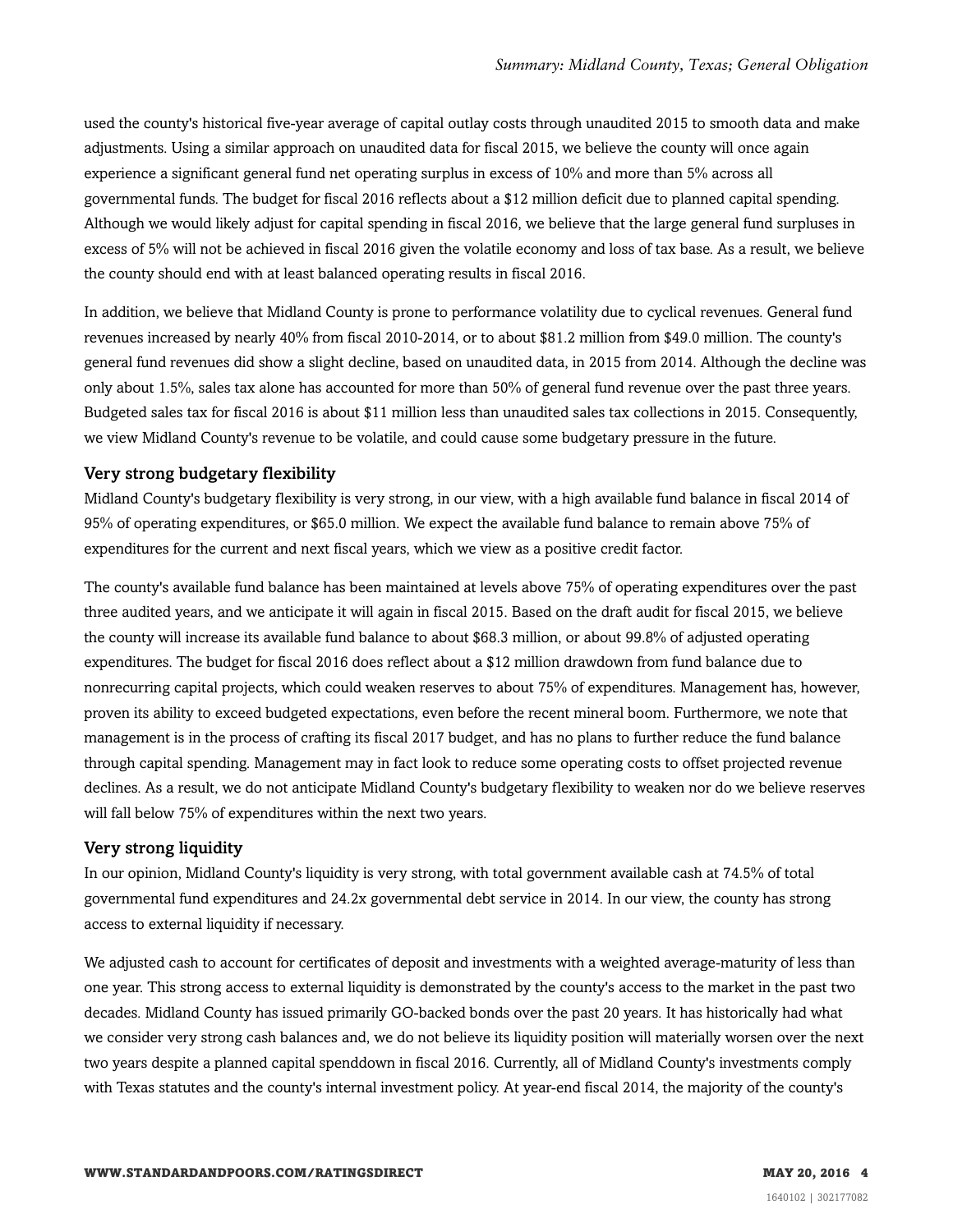investments were held in state investment pools and highly rated municipal investments. Given the portfolio diversification, we do not consider the county's investments to be aggressive. The county has no privately placed bank agreements that could lead to acceleration of debt payments.

#### Very strong debt and contingent liability profile

In our view, Midland County's debt and contingent liability profile is very strong. Total governmental fund debt service is 3.1% of total governmental fund expenditures, and net direct debt is 21.6% of total governmental fund revenue. Overall net debt is low at 2.6% of market value, and 73.5% of the direct debt is scheduled to be repaid within 10 years, which are in our view positive credit factors.

The county has no plans to issue debt within the next two years. Even if there were a significant downturn in market value within the next two years, causing the county's overall net debt to rise above 3% of market value, we do not expect the county's debt profile to weaken.

Midland County's combined required pension and actual other postemployment benefits (OPEB) contributions totaled 5.8% of total governmental fund expenditures in 2015. Of that amount, 4.6% represented required contributions to pension obligations, and 1.3% represented OPEB payments. The county made its full annual required pension contribution in 2015.

Midland County participates in the Texas County and District Retirement System (TCDRS), which is administered by the State of Texas. The county's required pension contribution is its actuarially determined contribution, which is calculated at the state level, based on an actuary study. Using updated reporting standards in accordance with Governmental Accounting Standards Board (GASB) Statement No. 68, the county's net pension liability was measured as of Dec. 31, 2014, and was \$11.3 million. The TCDRS plan maintained a funded level of 91.3%, using the plan's fiduciary net position as a percent of the total pension liability. For additional details on GASB 67 and 68, see our report "Incorporating GASB 67 And 68: Evaluating Pension/OPEB Obligations Under Standard & Poor's U.S. Local Government GO Criteria," published Sept. 2, 2015, on RatingsDirect. The county also contributes to an OPEB plan, which is funded on a pay-as-you-go basis.

#### Strong institutional framework

<span id="page-4-0"></span>The institutional framework score is strong.

### **Outlook**

The stable outlook reflects our opinion that we will not change the rating over the two-year outlook horizon. The outlook further reflects our view of the county's very strong reserves and demonstrated ability to balance its operations despite our expectation that there could be some revenue volatility. In addition, the outlook reflects our opinion that Midland County's economy could fluctuate in the future with employment sector concentration, but its key economic indicators, namely market value per capita and effective buying economy, will remain what we consider to be strong.

#### Upside scenario

A higher rating would likely follow a significant expansion and diversification of the economic base, coupled with the adoption and demonstrable on-going practice of several key management policies.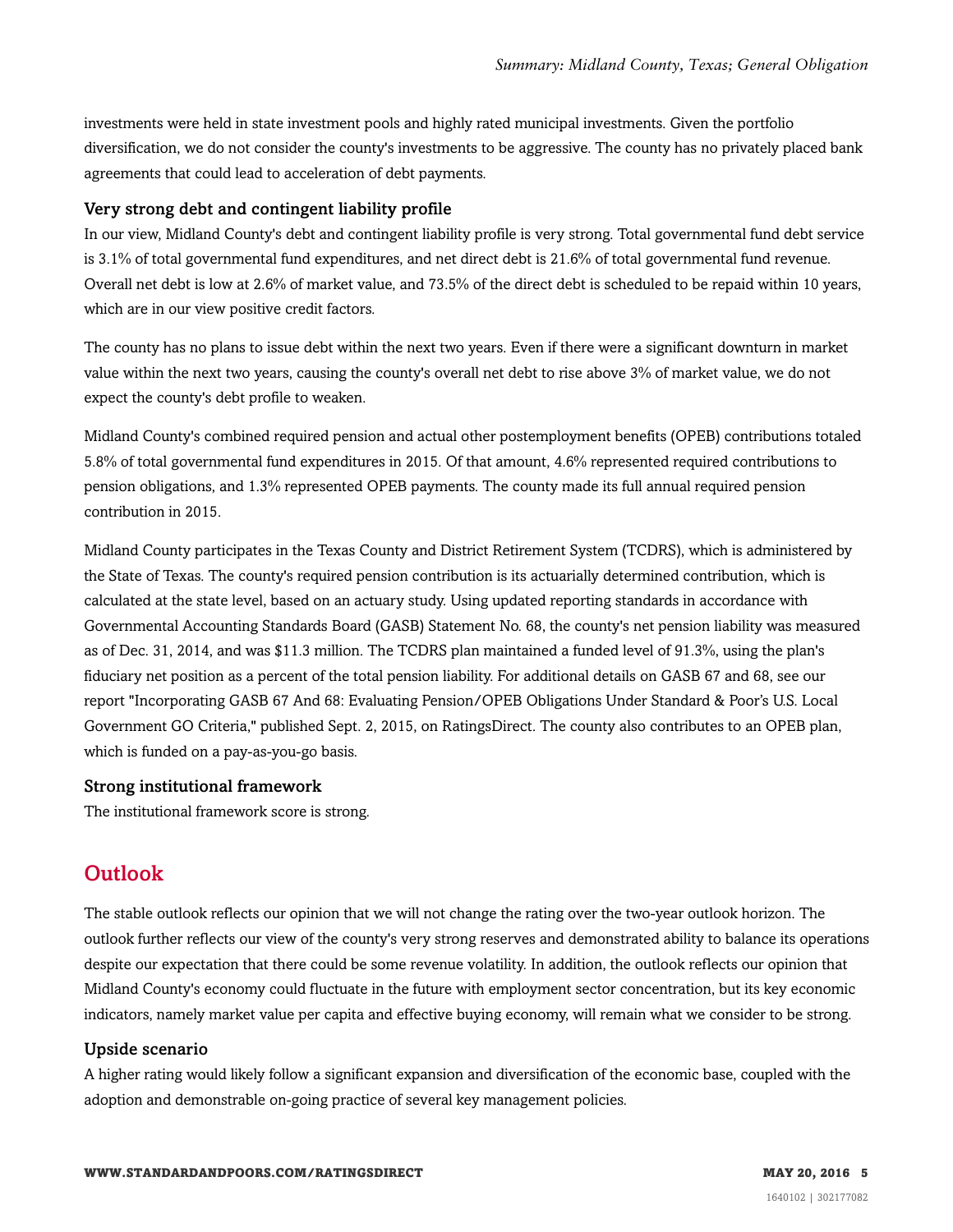#### Downside scenario

We could lower the rating if reserves were to fall to levels below 75% of operating expenditures and the economy showed signs of weakening, or if there were significant budgetary pressures caused by revenue volatility that reduced reserves below management's informal goal.

# <span id="page-5-0"></span>Related Criteria And Research

#### Related Criteria

- USPF Criteria: Assigning Issue Credit Ratings Of Operating Entities, May 20, 2015
- USPF Criteria: Local Government GO Ratings Methodology And Assumptions, Sept. 12, 2013
- Criteria: Use of CreditWatch And Outlooks, Sept. 14, 2009
- USPF Criteria: Debt Statement Analysis, Aug. 22, 2006
- USPF Criteria: Financial Management Assessment, June 27, 2006
- USPF Criteria: Limited-Tax GO Debt, Jan. 10, 2002

#### Related Research

- S&P Public Finance Local GO Criteria: How We Adjust Data For Analytic Consistency, Sept. 12, 2013
- Incorporating GASB 67 And 68: Evaluating Pension/OPEB Obligations Under Standard & Poor's U.S. Local Government GO Criteria, Sept. 2, 2015
- 2015 Update Of Institutional Framework For U.S. Local Governments

Certain terms used in this report, particularly certain adjectives used to express our view on rating relevant factors, have specific meanings ascribed to them in our criteria, and should therefore be read in conjunction with such criteria. Please see Ratings Criteria at www.standardandpoors.com for further information. Complete ratings information is available to subscribers of RatingsDirect at www.globalcreditportal.com. All ratings affected by this rating action can be found on the S&P Global Ratings public website at www.standardandpoors.com. Use the Ratings search box located in the left column.